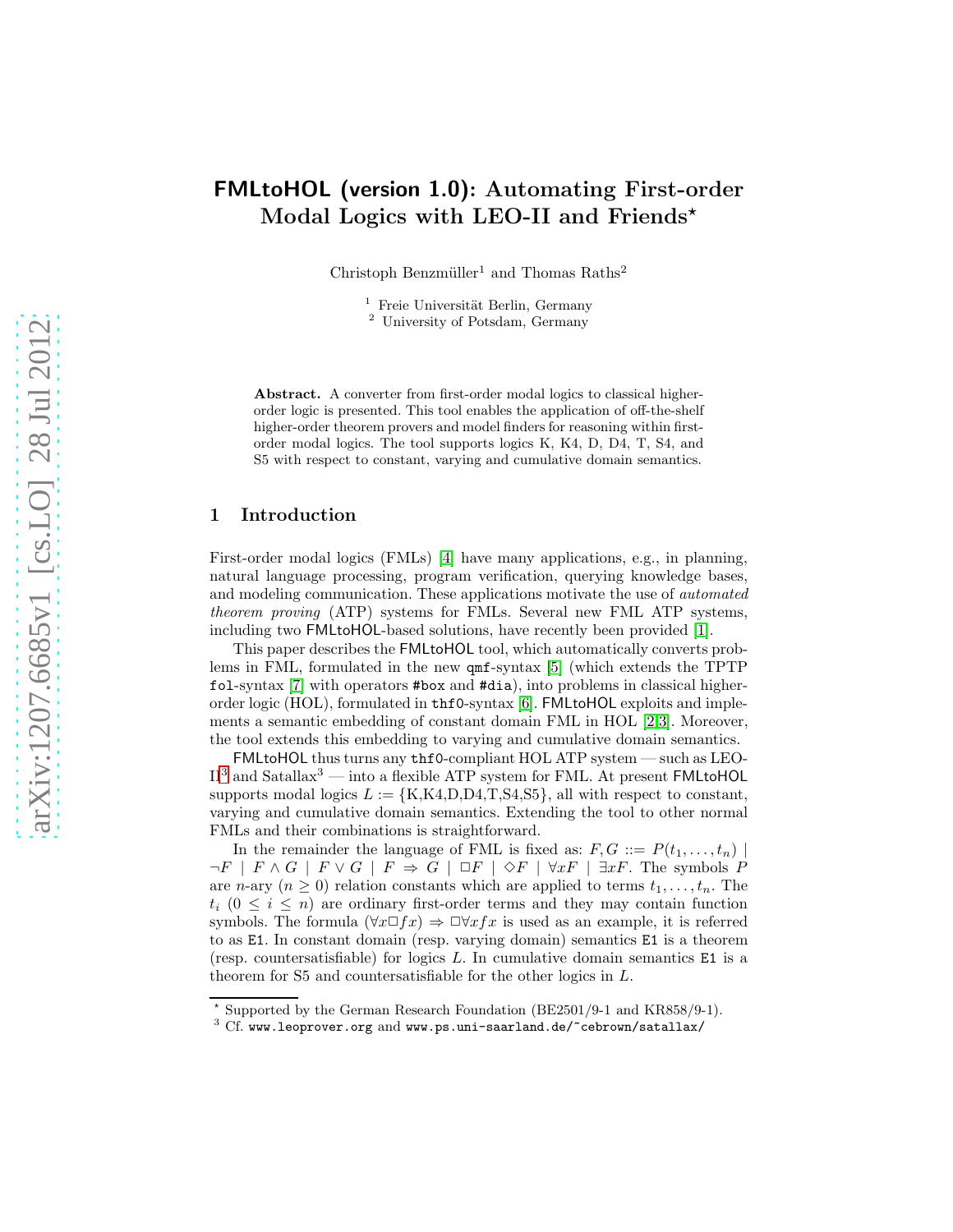## 2 Theory of FMLtoHOL

FMLtoHOL exploits the fact that Kripke structures can be elegantly embed-ded in HOL [\[2,](#page-3-5)[3\]](#page-3-6): FML propositions F are associated with HOL terms  $F_{\rho}$  of predicate type  $\rho := \iota \to o$ . Type o denotes the set of truth values and type  $\iota$ is associated with the domain of possible worlds. Thus, the application  $(F_{\rho}w_{\iota})$ corresponds to the evaluation of FML proposition  $F$  in world  $w$ . Consequently, validity is formalized as  $vld_{\rho\to o} = \lambda F_{\rho} \forall w_{\iota} F w$ . Classical connectives like  $\neg$  and ∨ are simply lifted to type *ρ* as follows:  $\neg_{\rho \to \rho} = \lambda F_{\rho} \lambda w_{\nu} \neg F w$  and  $\vee_{\rho \to \rho \to \rho}$  $\lambda F_{\rho} \lambda G_{\rho} \lambda w_{\iota} (F w \vee G w)$ .  $\Box$  is modeled as  $\Box_{\rho \to \rho} = \lambda F_{\rho} \lambda w_{\iota} \forall v_{\iota} (\neg R w v \vee F v)$ , where constant symbol  $R_{\iota \to \rho}$  denotes the accessibility relation of the  $\Box$  operator, which remains unconstrained in logic K. Further logical connectives are defined as usual:  $\wedge = \lambda F_\rho \lambda G_\rho \neg (\neg F \vee \neg G), \Rightarrow = \lambda F_\rho \lambda G_\rho (\neg F \vee G), \diamondsuit = \lambda F_\rho \neg \Box \neg F.$  To obtain e.g. modal logics D, T, S4, and S5,  $R$  is axiomatized as serial, reflexive, reflexive and transitive, and an equivalence relation, respectively. Arbitrary normal modal logics extending K can be axiomatized this way.

For individuals a further base type  $\mu$  is reserved in HOL. Universal quantification  $\forall x F$  is introduced as syntactic sugar for  $\Pi \lambda x F$ , where  $\Pi$  is defined as follows:  $\Pi_{(\mu \to \rho) \to \rho} = \lambda H_{\mu \to \rho} \lambda w_{\nu} \forall x_{\mu} H x w$ . For existential quantification,  $\Sigma =$  $\lambda H_{\mu\rightarrow\rho}\neg\overline{\Pi}\lambda x_{\nu}\neg\overline{H}x$  is introduced.  $\exists xF$  is then syntactic sugar for  $\Sigma\lambda xF$ . *n*-ary relation symbols P,  $n$ -ary function symbols  $f$  and individual constants  $c$  in FML obtain types  $\mu_1 \to \ldots \to \mu_n \to \rho$ ,  $\mu_1 \to \ldots \to \mu_n \to \mu_{n+1}$  (both with  $\mu_i = \mu$  for  $0 \leq i \leq n+1$ ) and  $\mu$ , respectively.

For any FML formula  $F$  holds:  $F$  is a valid in modal logic K for constant domain semantics if and only if  $vld F_{\rho}$  is valid in HOL for Henkin semantics. This correspondence provides the foundation for proof automation of FMLs with HOL-ATP systems. The correspondence follows from [\[2\]](#page-3-5), where a more general result is shown for FMLs with additional quantification over Boolean variables.

The above approach is adopted for varying domain semantics as follows: 1. *Π* is now defined as  $\Pi = \lambda H_{\mu \to \rho} \lambda w_{\nu} \forall x_{\mu}$ exInW $xw \Rightarrow Hxw$ , where relation  $\text{exInW}_{\mu\rightarrow\mu\rightarrow\rho}$  (for 'exists in world') relates individuals with worlds. 2. The nonemptiness axiom  $\forall w_t \exists x_\mu$ exInWxw for these individual domains is added. 3. For each individual constant symbol c an axiom  $\forall w_i$ exInWcw is postulated; these axioms enforce the designation of c in the individual domain of each world  $w$ . Analogous designation axioms are required for function symbols.

For cumulative domain semantics the axiom  $\forall x_{\mu} \forall v_{\nu} \forall w_{\nu} \in \mathbb{R}$  Thware  $\land$  Rvw exInWxw is additionally postulated. It states that the individual domains are increasing along relation R.

# 3 Implementation and Functionality of FMLtoHOL

FMLtoHOL is implemented as part of the TPTP2X tool [\[7\]](#page-3-3). TPTP2X is a multifunctional utility for generating, transforming, and reformatting TPTP problem files. It is written in Prolog and it can be easily modified and extended.

The tool is invoked as "tptp2X -f thf:<logic>:<domain> <qmf-file>" where  $\langle \text{logic} \rangle \in \{K, K4, D, D4, T, S4, S5\}$  and  $\langle \text{domain} \rangle \in \{const, vary, cumul\}.$ 

To illustrate its use it is assumed that file E1.qmf contains E1 in qmf-syntax: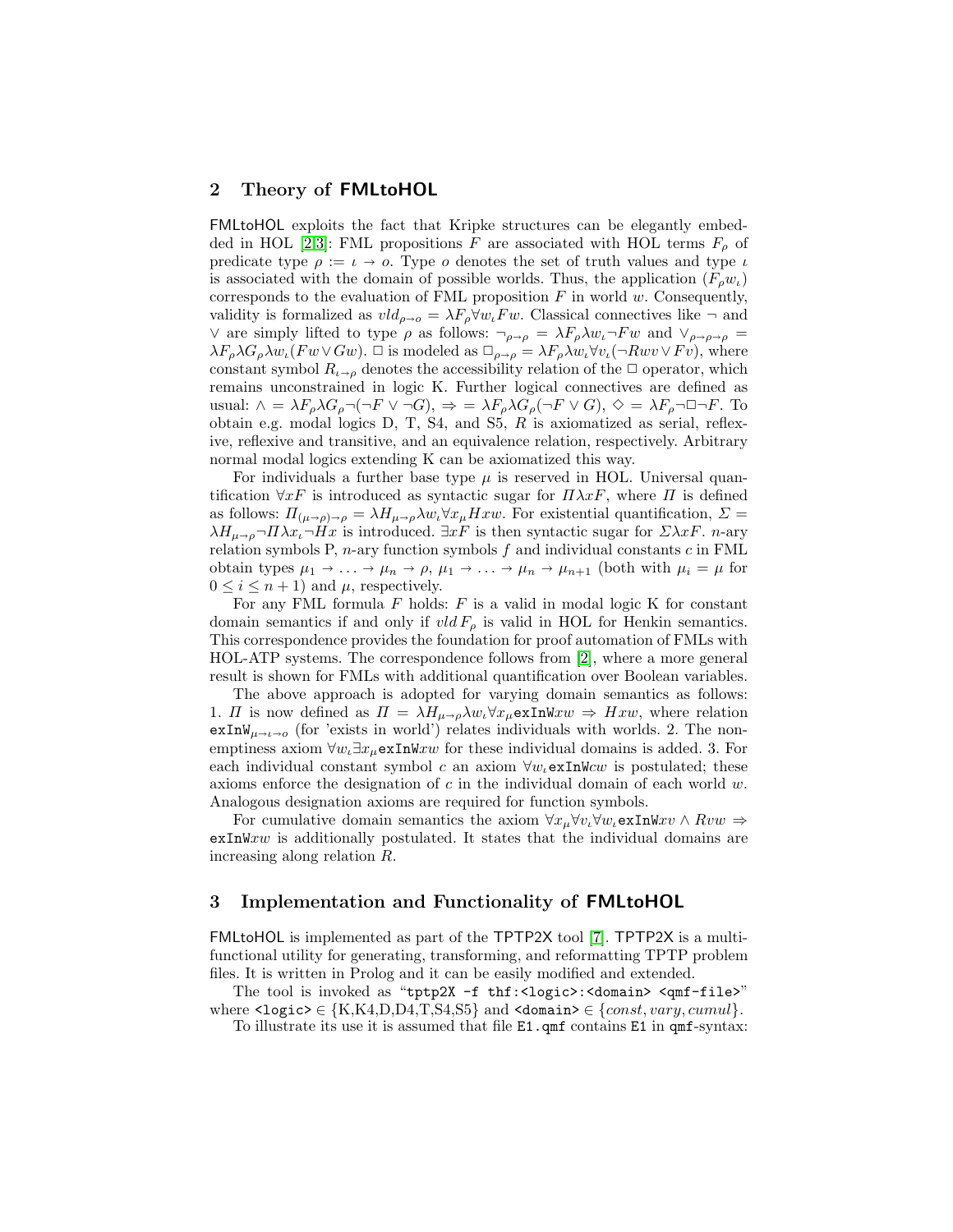qmf(con,conjecture,(  $( \; ! \; [X] : ( # box : ( f(X) ) ) ) => ( # box : ( ! [X] : ( f(X) ) ) ) ).$ 

"tptp2X -f thf:d:const E1.qmf" generates the corresponding HOL problem file  $E1$ .thf in thf-syntax<sup>[4](#page-2-0)</sup> [\[6\]](#page-3-4) for constant domain logic D:

```
%----Include axioms for modal logic D under constant domains
include('Axioms/LCL013^0.ax.const').
include('Axioms/LCL013^2.ax').
%------------------------------------------------------------------------
thf(f_type,type,( f: mu > i > i > o)). % type declaration for constant f
thf(prove,conjecture,( mvalid @
    ( mimplies @ ( mforall_ind @ ^ [X: mu] : ( mbox_d @ ( f @ X ) ) )
              @(mbox_d @ (mforall_id @ ^[X: mu] : (f @ X )) ))).
```
The included axiom files contain the definitions of the logical connectives as outlined in Sect. 2. For example, the definition for  $m$ forall\_ind (which realizes  $\Pi$  for constant domain semantics) is given in LCL013<sup> $\degree$ 0.ax.const:</sup>

```
thf(mforall_ind,definition,( mforall_ind =
    ( ^ [Phi: mu > $i > $o, W: $i] : ! [X: mu] : ( Phi @ X @ W ) ) )).
```
LCL013<sup> $\textdegree$ </sup>2.ax contains the definition of the serial  $\Box$  operator in logic D:

```
thf(mbox_d,definition,( mbox_d =
    ( ^ [Phi: $i > $o,W: $i] :
      ! [V: $i] : ( ~ ( rel_d @ W @ V ) | ( Phi @ V ) ) ) )).
```

```
thf(a1,axiom,( mserial @ rel_d )).
```
Similar definitions are provided in the included axiom files for the other logical connectives and for auxiliary terms like mserial. The HOL ATP systems LEO-II and Satallax when applied to E1.thf find a proof within a few milliseconds.

When  $FMLtoHOL$  is called with option "-f  $thf:s5:vary$ " a modified file E1.thet is created containing a conjecture identical to above except that mbox d is replaced by mbox s5. Moreover, E1.thf now includes different axiom files LCL013<sup>^</sup>0.ax.vary and LCL013<sup>^6</sup>.ax. The former contains a modified definition of mforall ind, which incorporates an explicit 'exists in world' condition:

```
thf(mforall_ind,definition,( mforall_ind =
    ( ^ [Phi: mu > $i > $o,W: $i] :
     ! [X: mu] : ( ( exists_in_world @ X @ W ) => ( Phi @ X @ W ) ) ) )).
thf(nonempty_ax,axiom,(
```
! [V : \$i] : ? [X : mu] : (exists\_in\_world @ X @ V))).

The latter axiom specifies the domains of existing objects as non-empty for all worlds worlds  $V$ . Axiom file LCL013<sup> $\textdegree$ </sup>6.ax specifies mbox  $\textdegree$  s5 as follows:

<span id="page-2-0"></span><sup>&</sup>lt;sup>4</sup> Some explanations:  $\hat{ }$  is  $\lambda$ -abstraction and  $\hat{ }$  an (explicit) application operator. 1, ?, ~, |, and => encode universal and existential quantification, negation, disjunction and implication in HOL. mu >  $i >$   $i >$  so encodes the HOL type  $\mu \rightarrow \iota \rightarrow o$ . mimplies, mforall ind, and mbox d are embedded logical connectives as described in Sect. 2. Their denotation is fixed by adding definition axioms; see e.g. mforall ind below.